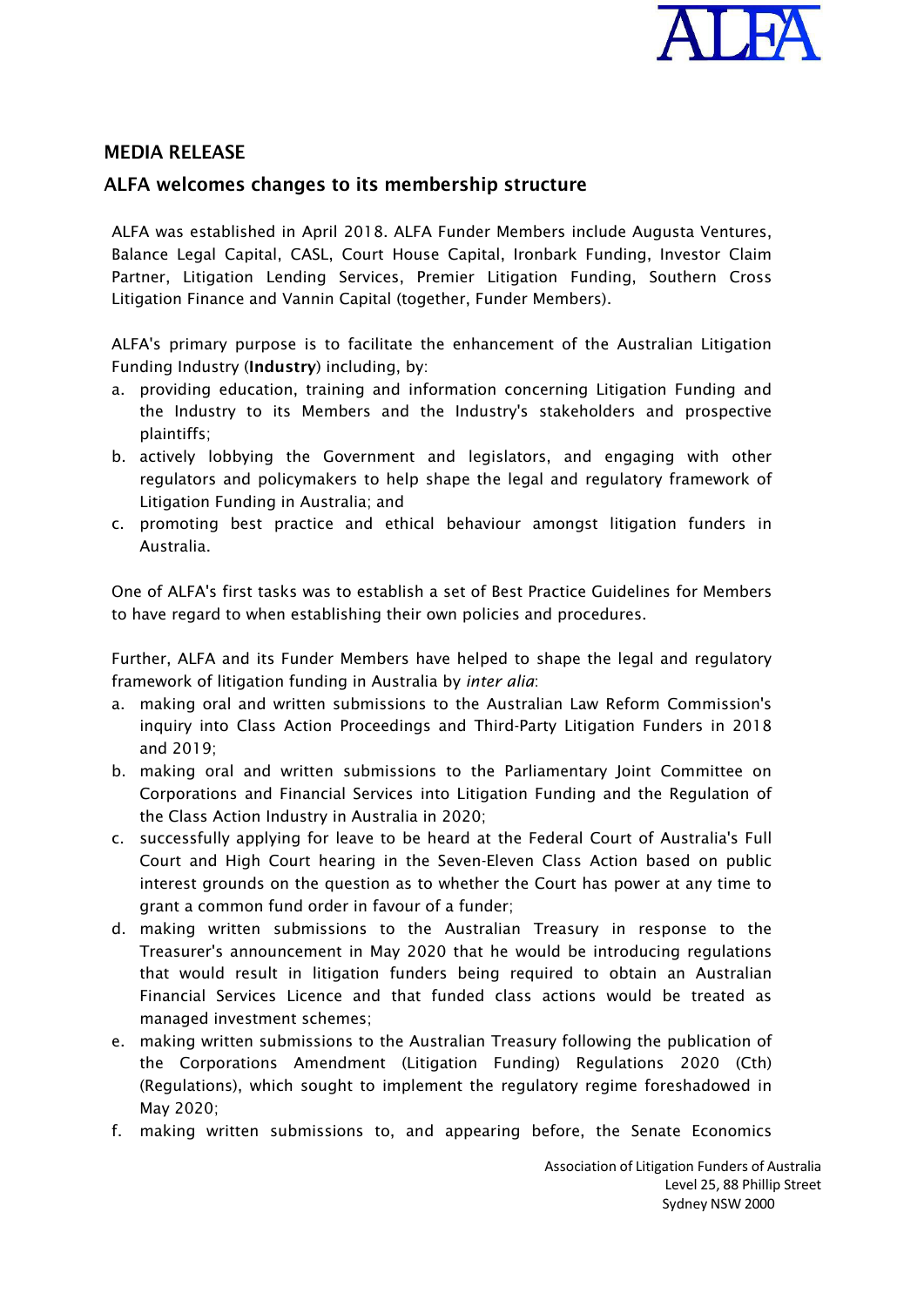

Legislation Committee Inquiry into Treasury Laws Amendment (2021 Measures No. 1) Bill, which sought to amend the continuous disclosure obligations and the misleading and deceptive conduct provisions of the Corporations Act 2001 (Corporations Act) and the Australian Securities and Investments Commission Act 2001 (ASIC Act) to remove strict liability for companies and officers that fail to disclose market-sensitive information;

- g. Making written submissions to Treasury and the Attorney-General's Department in relation to its consultation into guaranteeing a minimum return of class action proceeds to class members;
- h. Making written and oral submissions to the Te Aka Matua o te Ture | Law Commission in 2021;
- i. Making written submissions to ASIC in relation to the Litigation Funding Schemes: Guidance and Relief | ASIC Consultation Paper 345 (CP 345);
- j. Making a successful application to ASIC for conditional relief from the requirement to disclose the relevant information in dollar terms in the PDSs of registered litigation funding schemes. This application was made on behalf of ALFA Members, but it benefits the litigation funding industry more broadly; and
- k. held conferences in Sydney and Melbourne to discuss and debate issues arising in the Australian class action and litigation funding industry. These conferences attracted lawyers, barristers, insurers, regulators, academics and judges from both the Supreme and Federal Courts of Australia.

Due to the extensive changes in the class action industry, ALFA has, by necessity, been very focused in this area. It is ALFA's desire to broaden its industry focus and with that, its membership base. This is why ALFA has decided to open its membership base to include Honorary and Associate Members to its ranks.

The Existing Members are Full Members of ALFA. Full Membership is open to all Funders and Managers who agree to comply with the Rules of the Association, the Constitution and the Best Practice Guidelines.

ALFA has now added the following membership categories to its existing membership structure:

- a. Honorary Membership of ALFA Honorary Membership is open to an academic individual or body corporate who agrees to comply with the Constitution, the Rules of the Association and the Best Practice Guidelines (to the extent they are applicable); and
- b. Associate Membership of ALFA is open to any body corporate or government entity that has an interest or involvement in Litigation Funding and who agrees to comply with the Constitution, the Rules of the Association and the Best Practice Guidelines (to the extent they are applicable).

The Member benefits are to:

- a. Be part of a collective that leads thinking and change;
- b. Contribute to how the Litigation Funding Industry evolves through advocacy and collaboration;
- c. Access valuable industry insight and peer networking;